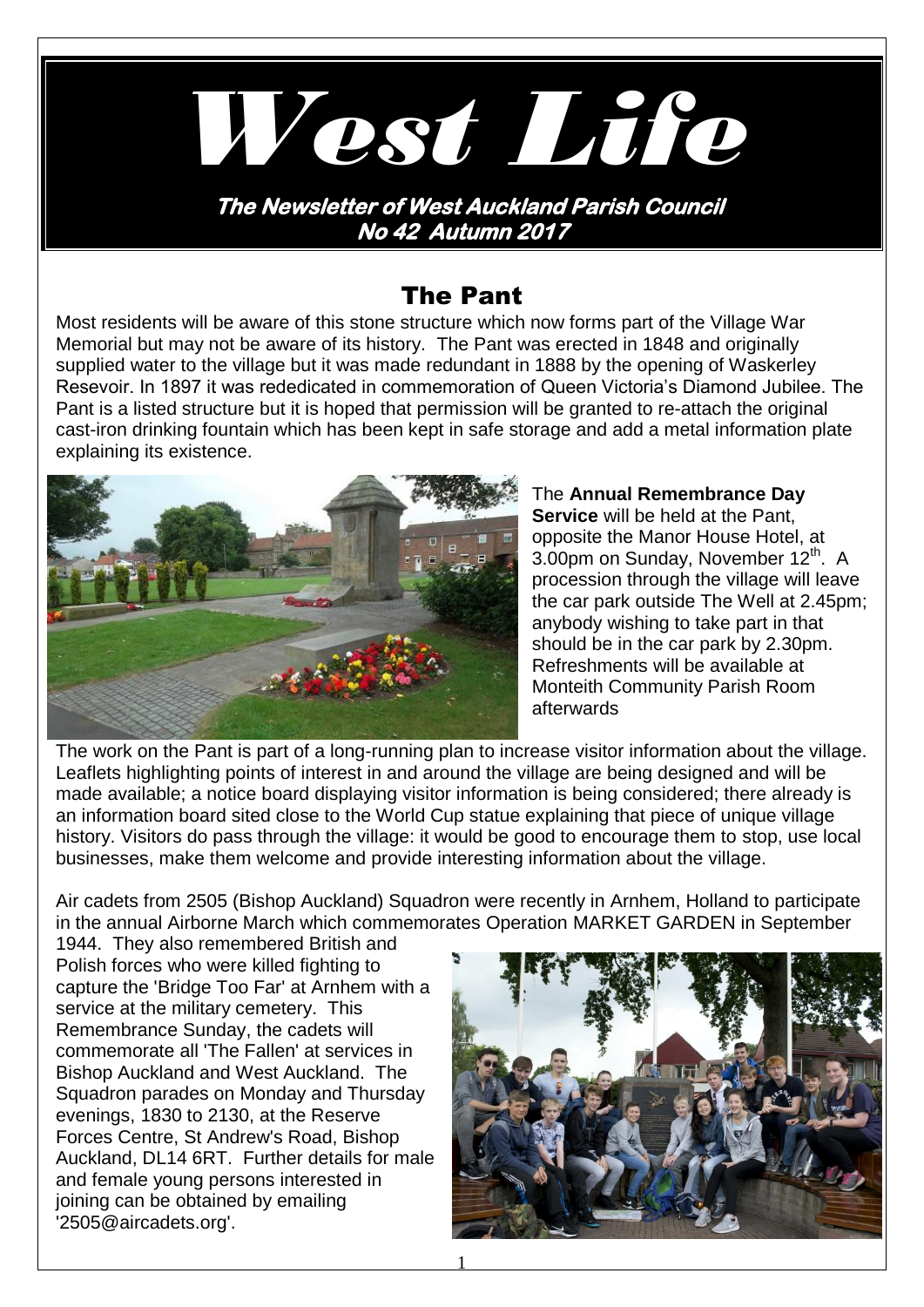

# Cllr Valerie Raine

Cllr Valerie Raine has regrettably decided to retire from the Parish Council. Valerie will be a big miss and the Parish Council thanks her for the contributions she has made over recent years. The vacancy created due to Valerie retiring will be advertised in due course. Please contact any Parish Councillor, or the Clerk, if you wish to express an interest in joining the Parish Council and have any queries about the role.

## Litter

Durham County Council are doing their best to discourage littering and they do have an employee litter picking in the village on a regular basis but it is often not enough when people are so careless and unthinking with their litter these days.

> Resident Audrey Beck has for some time been on a mission to keep the

village and its approaches tidy. Armed with a bag and a grabber, she regularly collects litter as she walks around the village and surrounding areas. She will also inform the Parish Council of unsightly areas or other things

which need



attention.

Other residents have also taken to doing a spot of litter picking from time to time. If you would like to do some voluntary litter picking, there are bags and grabbers available; if you spot something which you think needs attention or if you think there is something which the Parish Council could do to help improve the village, please contact a Councillor or the Parish Clerk; alternatively, you can raise concerns or make your point at a Parish Council meeting.

Local land owner, Brian Rennolds makes a plea for youths to stop breaking empty alcohol bottles in the river and leaving their empty bottles and rubbish along the riverside where children, horses and dogs paddle.



This is a typical daily amount of rubbish Brian collects from his fields.

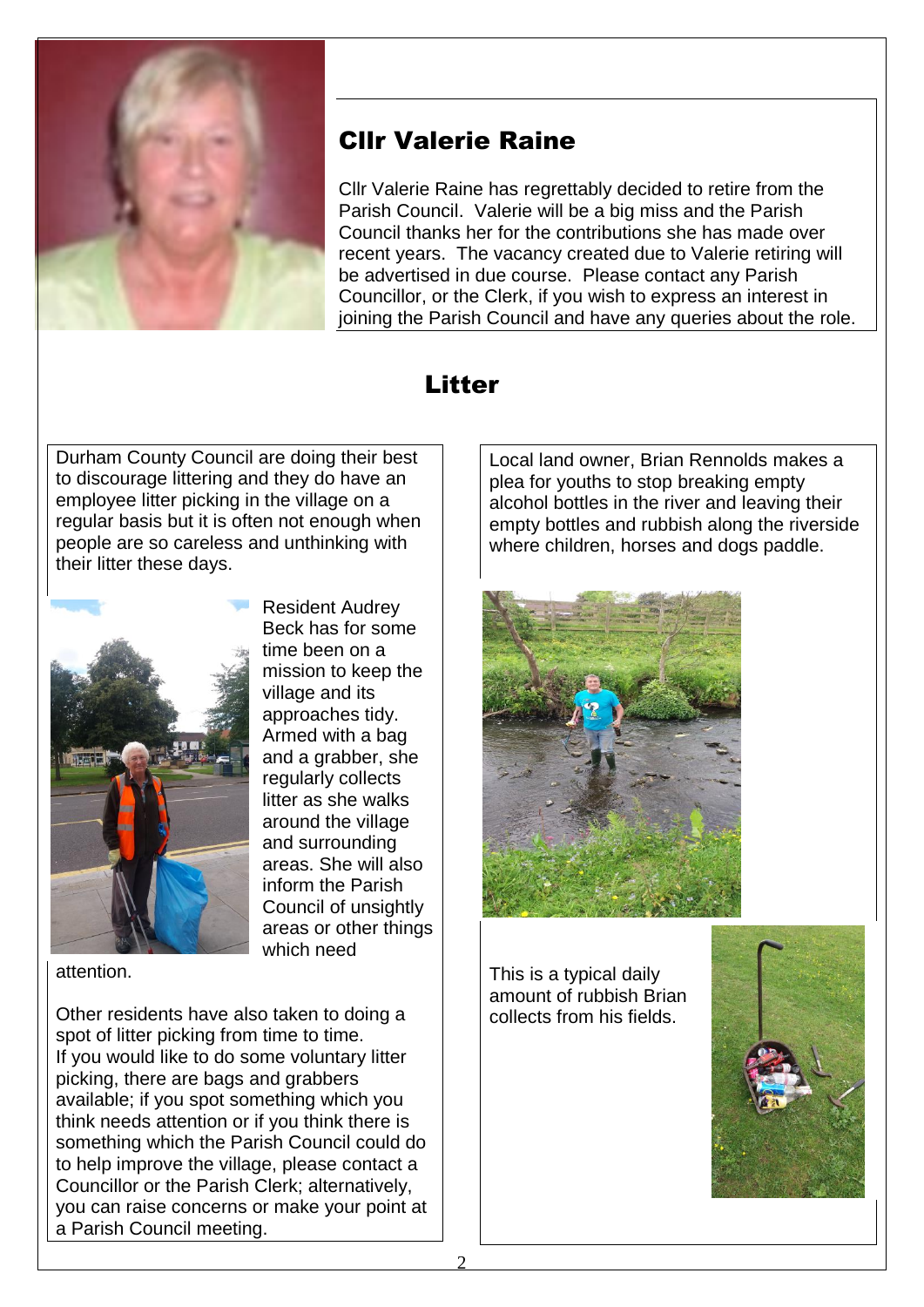### Spring Bulbs



The Parish Council has ordered a large quantity of spring bulbs. At present there are daffodils around the trees on the Devonshire House side of the village and a row along one side of the Green; they do look good and brighten up the village but are rather limited. The intention is to develop a much wider coverage along the Green and planting has been arranged for mid-October

In addition to bulb planting, plans to remove the two rose beds near the World Cup statue are progressing. The roses have not been particularly productive for some time. One bed is very much under the shadow of the surrounding trees and will be returned to grass by Durham County Council. The other bed will be landscaped to make a more attractive focal point.

To further enhance the look of the village, there has been a suggestion that local businesses might like to contribute and maintain flower tubs; the Parish Council will look into this in due course



**Flood Warning Service Alert** **ENVIRONMENT** AGENCY

You can find out if you are in a flood warning area and sign up to Flood Warning Service either:

Online at [https://www.gov.uk.sing-up-for-flood-warnings](https://www.gov.uk.sing-up-for-flood-warnings/) By telephone on 0345 988 1188

# Dog Fouling



It has proved difficult to make much progress in our aim to tackle the continuing problem of dog fouling and other related nuisances but the Parish Council are determined to keep

trying. Many residents have voiced their concerns (including one who wrote to the Northern Echo in despair at the amount of dog mess on the bypass) but almost as many continue to cause problems. From June 1<sup>st</sup> 2017, in accordance with the Anti-social Behaviour, Crime and Policing Order, IT IS AN OFFENCE in County Durham to:

- allow a dog to foul without picking it up
- allow a dog to stray (roam loose without a responsible owner present)
- fail to put a dog on a lead when asked to do so by an authorised officer
- allow dogs in designated fenced-off play sites

Enforced by a FIXED PENALTY NOTICE of £100 (£60 if paid within 10 days)

# FollowOurLead

Be a responsible dog owner. Contact [www.durham.gov.uk/dogcontrol](http://www.durham.gov.uk/dogcontrol)

#### The **Citizens Advice Bureau**  holds a West Auckland Outreach from 10.00am to 1.00pm on alternate MONDAYS at Monteith Close Community Parish Rooms.

citizens advice

Please note that this service will be **discontinued** at the end of the year. The remaining sessions until then are scheduled for October  $2^{nd}$ , 16<sup>th</sup> and 30<sup>th</sup>; November  $13<sup>th</sup>$  and  $27<sup>th</sup>$  and December  $11<sup>th</sup>$ .

The nearest CAB Office is at the Four Clocks Centre, 154A Newgate Street, Bishop Auckland and is open on Tuesday, Thursday and Friday from 10.00am to 1.00pm. Telephone Advice is available Monday to Friday 10.00am-4.00pm on 03444 111 444

Debt advice is available from Monday to Friday 9.00am-1.00pm on 0300 323 2000